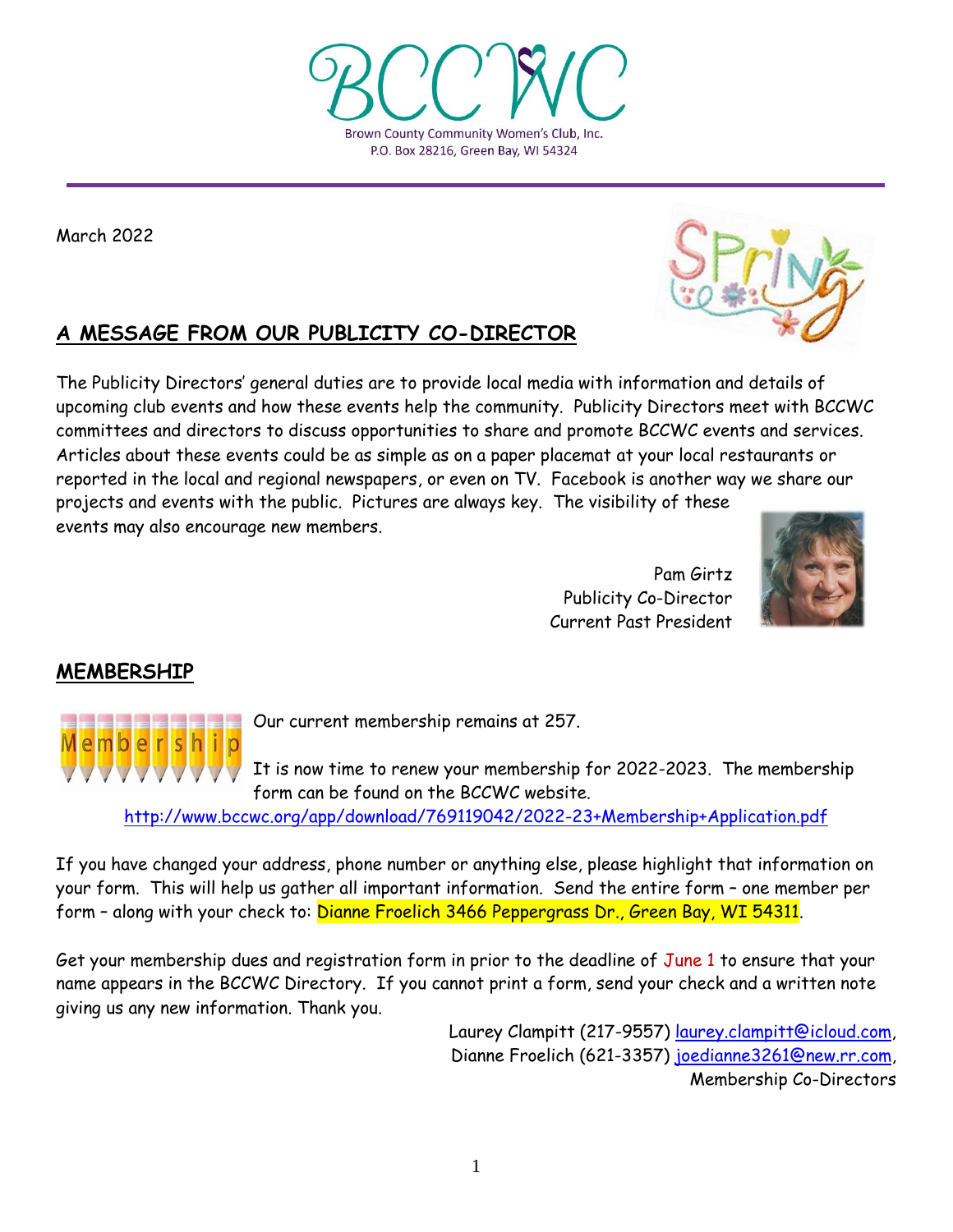## **MEETINGS REMINDER**

Our March 16 meeting will be at the De Pere Community Center, 600 Grant Street in De Pere.  **Social:** 12:15 PM **Program:** 1 PM **Meeting:** 1:30 PM Our speaker this month is *Kevin Cullen, the Deputy Director at the Neville Public Museum* in Green Bay. His presentation will be about the history of Green Bay breweries. Snacks will be served by our March Social Committee.

> Carol Mau (227-3542) [zinniea60@gmail.com,](mailto:zinniea60@gmail.com) Susan Byrne (708-860-8878) [susanbyrne9968@gmail.com,](mailto:susanbyrne9968@gmail.com) Darlene Rohm (303-870-6400) [darlenehh@yahoo.com,](mailto:darlenehh@yahoo.com) Program/Social Co-Directors

## **COMMUNITY SERVICE**

#### **COMMUNITY SERVICE AWARDS**



March is here and it's time for shamrocks, leprechauns, green beer and celebrating in fine Irish fashion.

It's also time for us to start receiving your Community Contribution Award applications for the 2021- 2022 fiscal year. Keep in mind that Community Awards will only be considered for non-profit organizations located in Brown County. You can find the form on our website under the fundraiser tab. Please refer to the specific requirements and details when making your submission.

*All requests must be received no later than May 31, 2022*.

New requests must be submitted for each year. Requests do not automatically carry over. Mail your completed form to Carol De Grand, President-Elect. The address is on the form.

The finance committee will meet in June to review all requests. Avoid the rush. Send in your requests early. This is a wonderful opportunity for you to support a local non-profit organization in our community.

This past year BCCWC awarded \$500 to the Love Life Ministry, which began at St. Joseph Catholic Parish in west Green Bay in 1993. The parish began providing diapers, layettes, baby clothing and furniture to eligible families. As the needs grew, so did the support of other local churches and agencies. In October of 2004, the program expanded to include the east side.

The Love Life Ministry works closely with local hospitals, churches, community organizations and health and family services to those in need. Love Life Ministry is an all-volunteer program which depends upon the generosity of the community and organizations like the BCCWC. Love Life Ministry's goals include assisting struggling families with meeting the basic needs of their newborns. They also want to give clients hope for a brighter future and a positive affirmation of life in our community. Hats off to this amazing group.

We hope that these updates help you become familiar with some of the recipients of our annual Community Service Awards that may not have been familiar to you. Happy St. Patrick's Day. Thank you very much.



Carol De Grand, President-Elect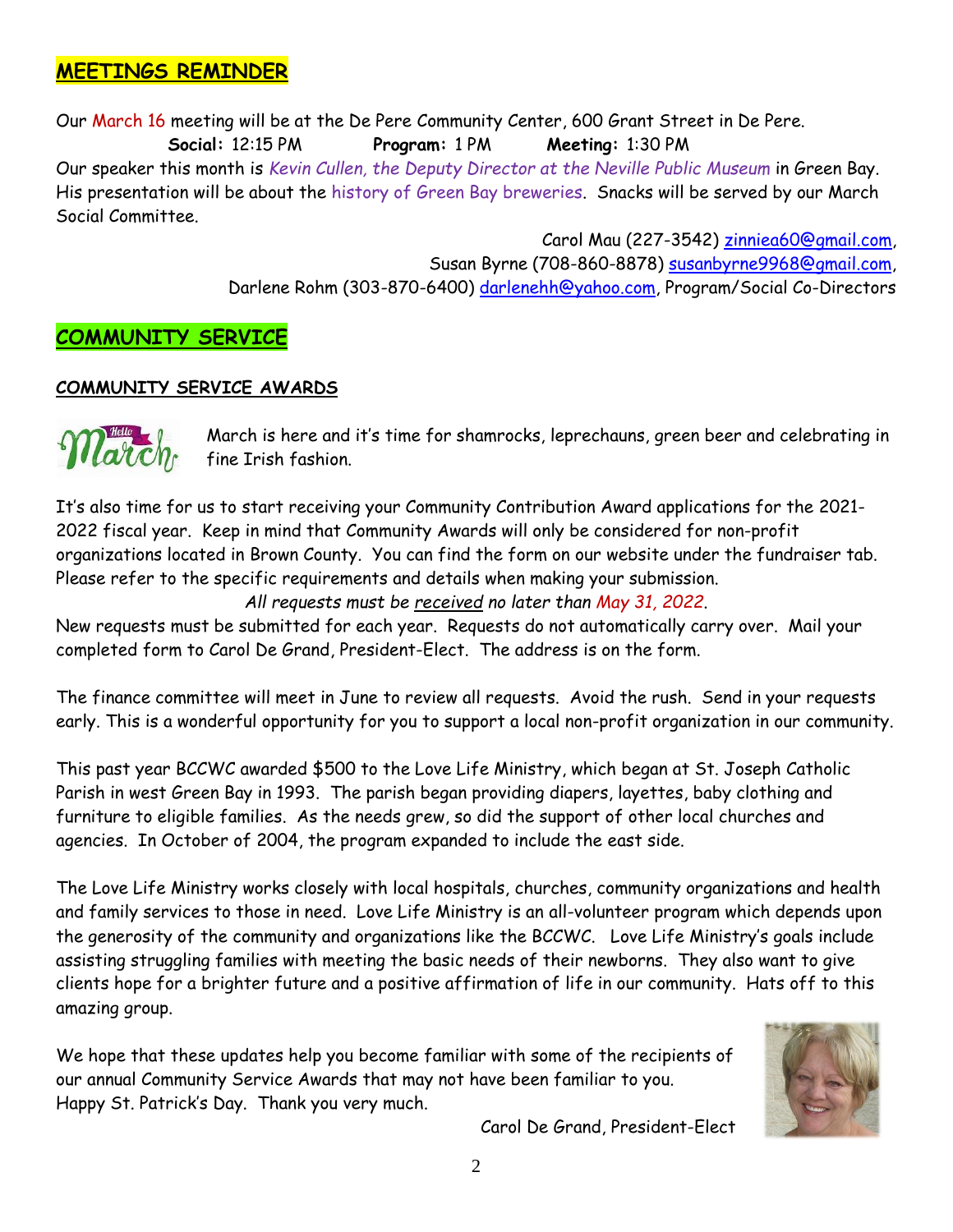## **ST. JOHN'S MINISTRIES – WELLSPRING - MARCH COLLECTION**



Our final collection for the guests at Wellspring will be March 16 from 10:30AM-12:30PM before the monthly meeting in the parking lot at the De Pere Community Center. Please look for our vehicles, a dark gray Hyundai Tucson and a tan Subaru Outback, to drop off your donations.

The Wellspring guests are in need of the following items as they prepare for spring/summer:

- athletic shorts, sports bras, underwear, light jackets/spring coats (sizes: small 3X)
- flip flops/sandals, good tennis shoes for walking (all women's adult sizes), low cut socks
- rain ponchos, umbrellas, backpacks
- lip balm, sunscreen, bug spray, bottled water

On behalf of the Wellspring staff and guests, we thank you for your generous contributions. They are always so appreciative of our members' kindness and generosity.

> Kathy DeBroux (660-7921) [kmdebroux@gmail.com,](mailto:kmdebroux@gmail.com) Susan Regnier (499-8897) [skr1176@hotmail.com,](mailto:skr1176@hotmail.com) Co-Chairs

## **CHEERY NOTES TO SENIORS**

Valentine's Day was a happier one this year for 112 nursing home residents! Valentines were delivered to residents of Eden Brook of Green Bay and Angels Touch Assisted Living, thanks to BCCWC members as well as Jaxson, a young relative of Jean Allgeyer. Completed cards for distribution in March and April will be collected at the March 16 membership meeting. Use your own cards or pick up blank cards from one of the chairs.



*Valentine Smiles*

"Six packs" will be available at the March 16 meeting for distribution to nursing home residents in 2022. Questions? Call Kathy or Rosie.

> Kathy Heyroth (615-8062) [oheyrothkathy@gmail.com,](mailto:oheyrothkathy@gmail.com) Rosie Jonas (336-7057) [rjonas@new.rr.com,](mailto:rjonas@new.rr.com) Co-Chairs

## **ONE STITCH AT A TIME**

Hope everyone is doing well and making it through the winter of 2022. Keeping your hands busy knitting or crocheting is good for the soul and for our charities, St. John's Ministries– Wellspring and House of Hope. They are always very grateful for our donations. The next collection is Wednesday, May 18 before the spring luncheon. *If you need to drop off items before that time, contact Jean or Pat.* 

Thank you from the bottom of our hearts.

Pat Hearden (432-5871 or 217-3824) [phearden@aol.com,](mailto:phearden@aol.com) Jean Allgeyer (639-2980) [jmallgeyer@msn.com,](mailto:jmallgeyer@msn.com) Co-Chairs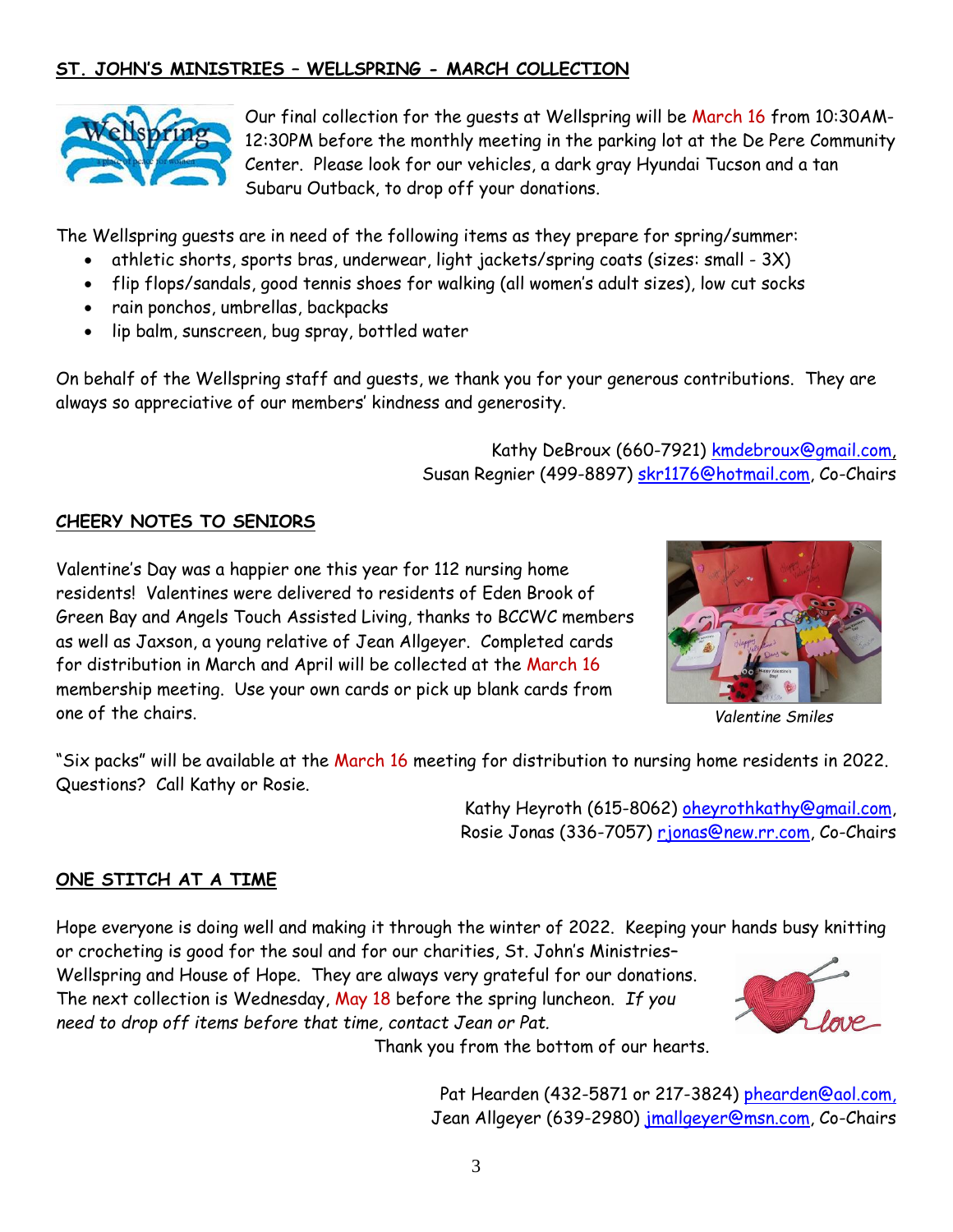## **HSHS ST. VINCENT CHILDREN'S HOSPITAL – CHILD LIFE DEPARTMENT**

Twenty-seven fleece blankets were completed and delivered to the 'Child Life' staff; they were overwhelmed with the cute and cozy blankets! A sincere '*Thank You'* to everyone that donated fleece and gift cards and gave of their time and talent to make the project such a wonderful success!



*The Valentine Fleece Blanket Tying project was a productive and fun-filled day of fellowship!*

The Easter project to assemble Easter Baskets and make kits for the children to decorate their IV poles takes place on Tuesday, March 29, from 12:30-3:30PM. All materials will be provided. Contact Kathy or Sue if you are interested in helping or sign up at the March 16 meeting.

The April 20 meeting has been designated for the 'Child Life' collection. Child Life staff are in need of the following items for the children:

• Small LEGO Sets - Kinetic Sand/Kits - Surprise Eggs (Amazon) - anything that has a little surprise inside, i.e., LOL Doll Eggs

Thank you for your continued support!

Kathy Aicher (465-1600 or 265-5094) [kaicher@news.rr.com,](mailto:kaicher@news.rr.com) Sue Vyse (562-3273) **smvyse@gmail.com**, Co-Chairs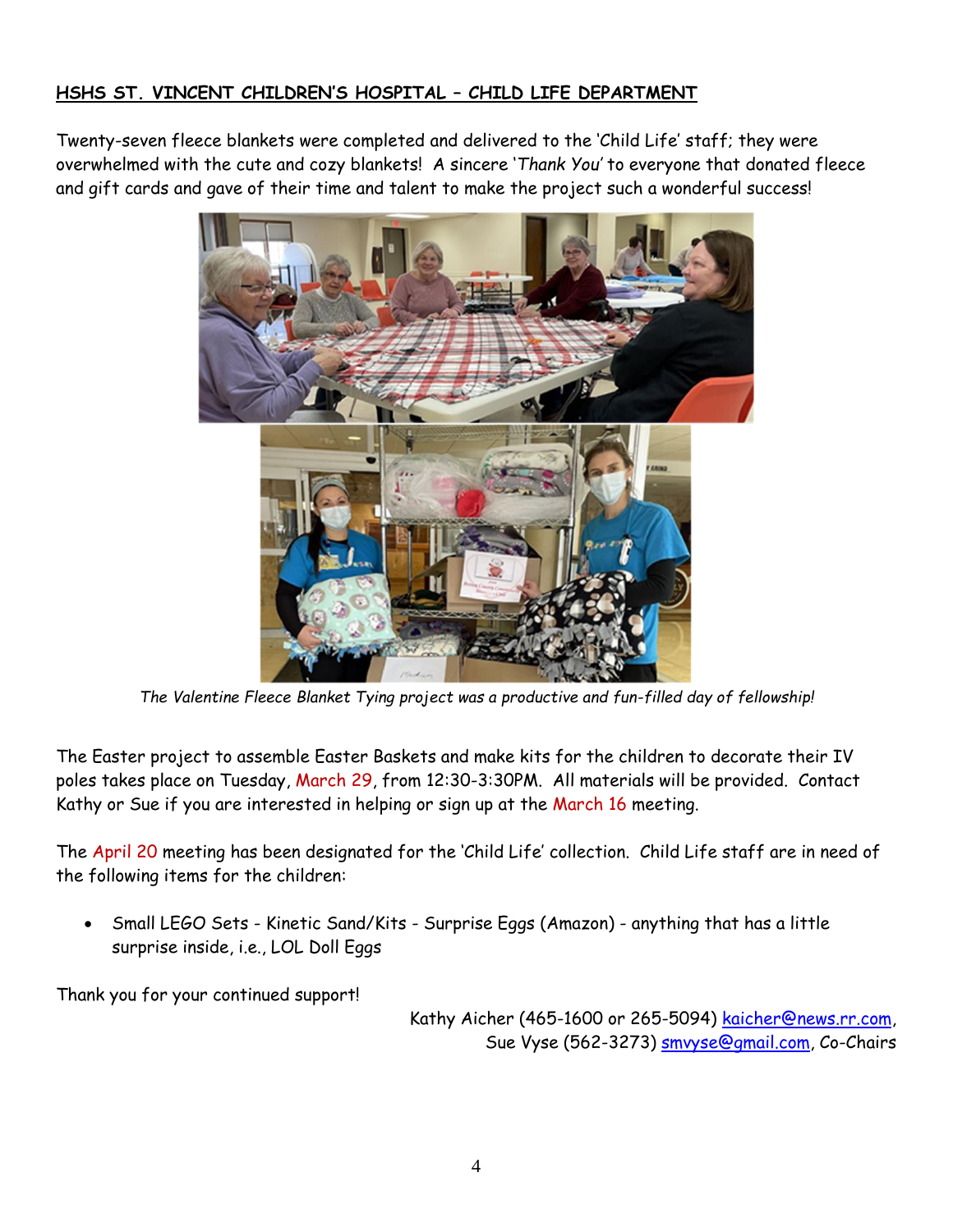## **BUILDING QUILTS FOR HABITAT FOR HUMANITY**

BCCWC members are invited to a dedication of a new Habitat for Humanity home:

- Wednesday, March 2, 4:30–5:30PM
- 701 Oak St., De Pere.

The family receiving the keys to the home is Jena Smith and her 3 children, ages 6-16. This dedication marks 6 years and the 40<sup>th</sup> BCCWC quilt presented to a new Habitat homeowner.



*March dedication quilt chosen by Habitat staff*

A Habitat staff member states: *The quilts from BCCWC have warmed the hearts of so many families and all of the staff and volunteers at Habitat. I can just imagine the families curled up under the quilt enjoying family time. Please let all of the ladies know how much we and the families appreciate the time, talent and love that we know goes into each of the quilts.*

Anyone, at any time, is welcome to join our group. Contact:

Mary Schrickel (609-4651) [mary\\_habitat@hotmail.com,](mailto:mary_habitat@hotmail.com) Gina Reinardy (664-6501) [ginareinardy@gmail.com, Co](mailto:ginareinardy@gmail.com,%20Co-Chairs)-Chairs

#### **FORT HOWARD APARTMENTS**

"Spring is nature's way of saying, 'Let's party!' " - Robin Williams

Let's create a "party" for residents of Fort Howard Apartments with May Baskets! Plans are under way for a special activity to make May baskets for every resident of Fort Howard Apartments. Fort Howard volunteers will deliver the baskets to the residents on May 1. The club will not be involved in the delivery, but BCCWC volunteers will make cone baskets filled with small artificial flowers and candy and a darling tag with May Day wishes. Volunteers may:

- construct the baskets
- fill the baskets with candy and artificial flowers
- donate artificial flowers and bags of wrapped candy

This is not a BCCWC-funded activity so donations of small artificial flowers and wrapped candies would be delightful. Used or new artificial flowers may be brought to the March 16 and April 20 meetings. The times and locations to make and fill the baskets will be decided soon. If you are interested, please contact:



*May Baskets project*

Carol Anderson (499-4906) [carolbruceanderson@gmail.com,](mailto:carolbruceanderson@gmail.com) Sherry Campbell (680-0778) [sherrysuej@new.rr.com,](mailto:sherrysuej@new.rr.com) Co-Chairs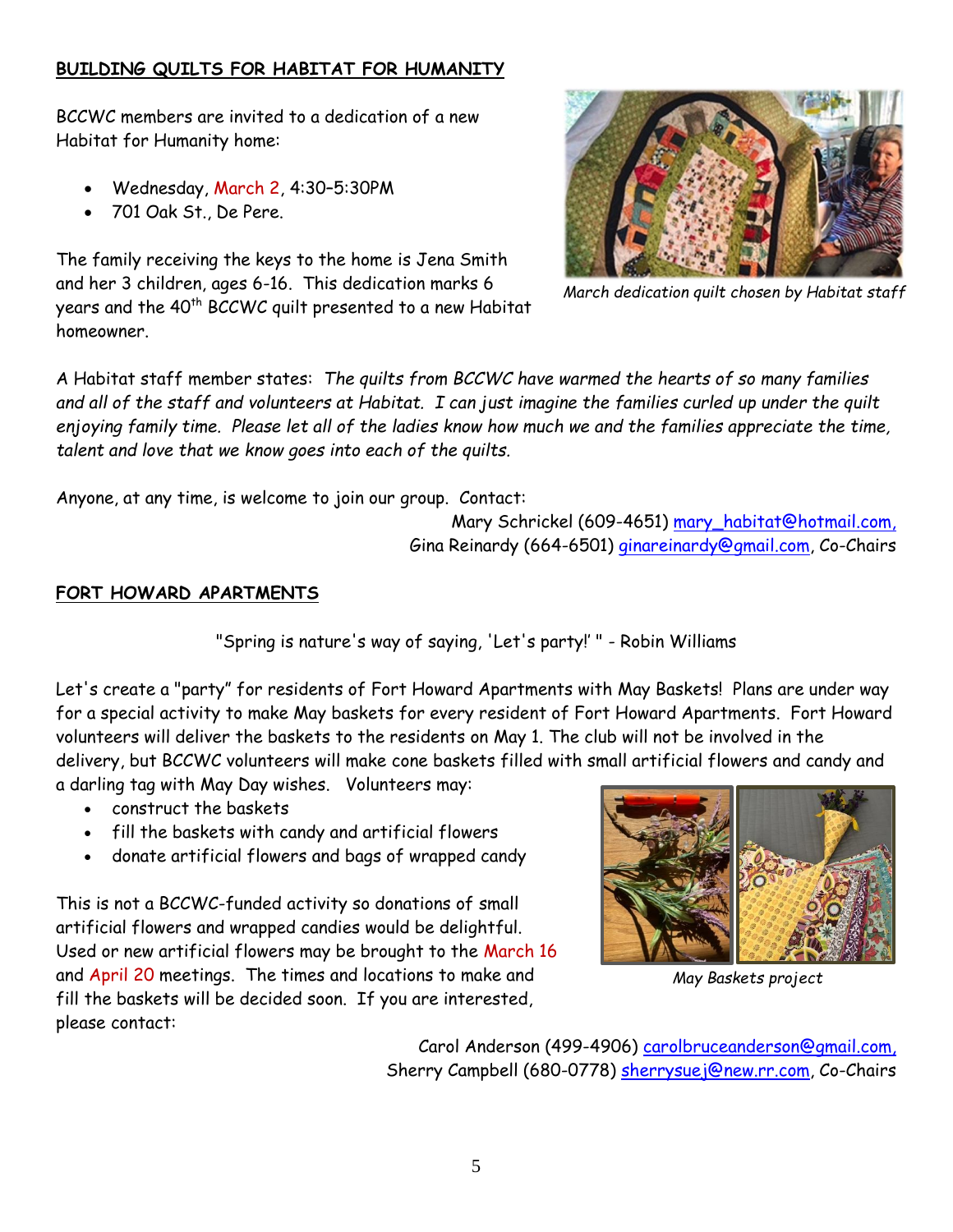## **ST. JOHN'S MINISTRIES – ST JOHN'S HOMELESS SHELTER**



The next meal we will be serving at St. John's Homeless Shelter is Thursday, March 3. We had a wonderful sign up at our last meeting, but we still need more volunteers as we are serving 165 people. We need:

- 3 LASAGNAS, 3 LARGE SALADS with dressing
- 8 LOAVES OF GARLIC BREAD, baked, sliced, wrapped in foil [4 people]
- 2 LARGE PANS OF SUGARLESS JELLO with fruit

Deliver your food to the shelter between 5-5:30PM. If you deliver it early, be sure to label your food, *BCCWC*. Thank you so much. Any questions? Please contact:

Mary Kay Paulson (632-7473 or 301-221-6327) [mkpaulson@aol.com,](mailto:mkpaulson@aol.com) Chair

## **HOUSE OF HOPE**

Birthdays aren't ONLY for kids! Two Moms celebrated their February birthdays along with 21 women and 15 children at the shelter. Cake and ice cream are always appreciated! Thank you to LucyBeans Boutique for donating gift packages for the moms! If anyone is interested in this ongoing monthly activity, please contact Kay. It brings smiles to all in the shelter; we do make a difference!



Our February collection of sheets, detergent and diapers, as well as other items, was greatly appreciated by the staff and the residents at House of

Hope. When a mom and her children arrive, they are given a set of sheets that they keep and take with them when they leave. That means there is "always" a need! Thank you for your kindness and generous donations. Once again, you are amazing!

Kay Barlament (660-7368) [kay.barlament@gmail.com,](mailto:kay.barlament@gmail.com) Chair

#### **KRESS LIBRARY GARDEN**



Yes, spring is actually around the corner!! We are eagerly anticipating it and getting prepared at the Kress Library Garden. Last year, great volunteers joined us monthly on Wednesdays. Consider joining us this year for a little gardening, watering and friendship. Since both Terri and Sue live on the west side of town, they are hoping for some volunteers to help water during the summer.

Let Terri or Sue know if you will join us. We begin in May. The full schedule will come out in April's newsletter. Thanks and think SPRING!!

> Sue Johnson (360-1730) [smjohnson718@gmail.com,](mailto:smjohnson718@gmail.com) Terri Lewis (497-1651) [ptlfam@new.rr.com,](mailto:ptlfam@new.rr.com) Co-Chairs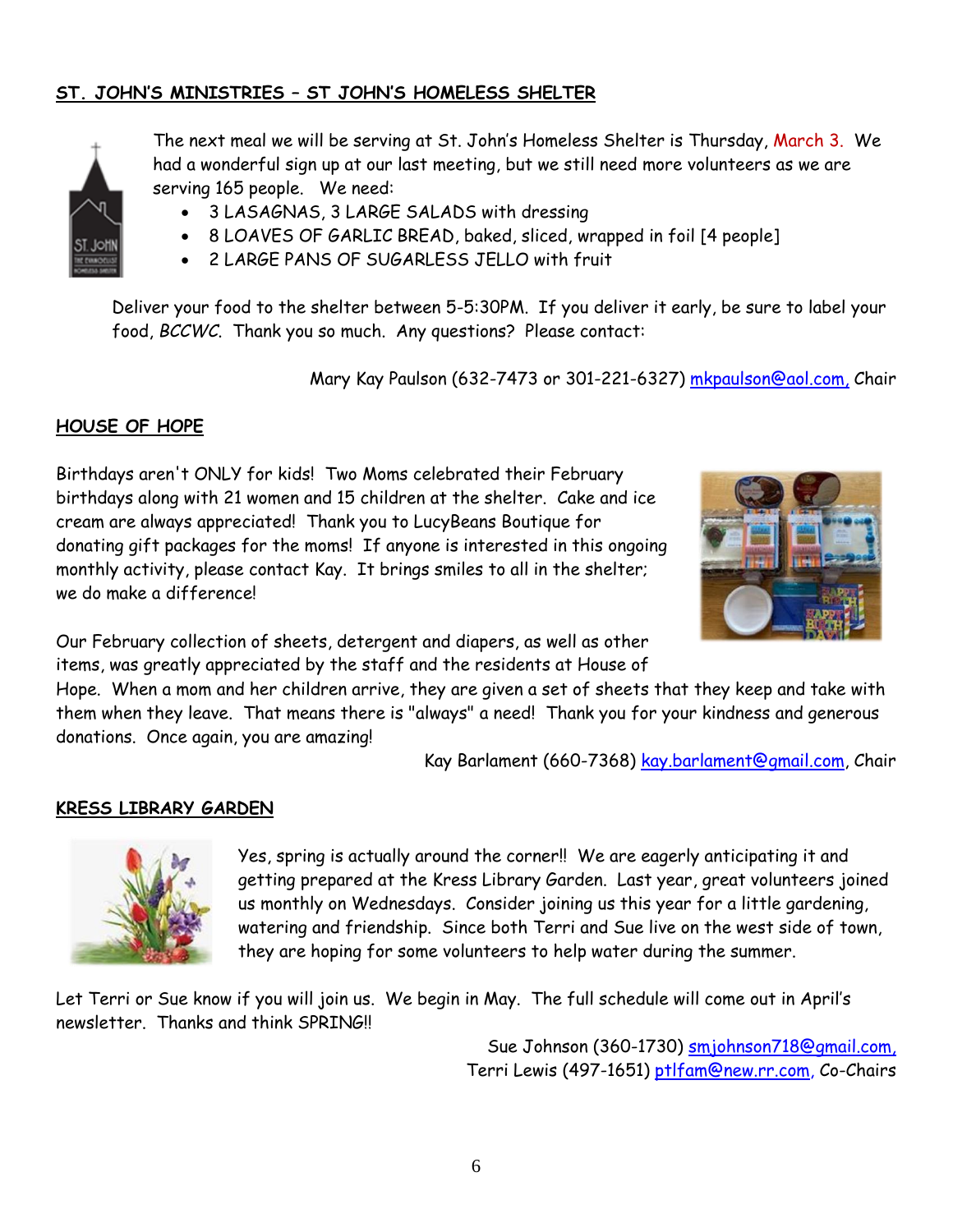## **A SMILE BOUQUET**

Spring will be here soon and the flowers will be popping up. The Smile Bouquet is starting its second year. After Mother's Day, we are planning to gather flowers from different florists to create small bouquets for residents in nursing homes, as we did last year. We will also get together a few times during the summer and early fall to make bouquets from the beautiful flowers members and friends share from their gardens, creating special arrangements for those who could use a smile.



More details will be in the next newsletter. Contact one of the chairs if you are interested in helping.

Sue Johnson [smjohnson718@gmail.com,](mailto:smjohnson718@gmail.com) Judy Trimberger (499-9877) judytrimberger@yahoo.com, Barb LaFrombois (465-8623) [dblafrombois1@att.net,](mailto:dblafrombois1@att.net) Co-Chairs

## **COMMUNITY SERVICE CHAT**

We appreciate the amazing response from our members involved in the many BCCWC activities described in the newsletter. Thank you to all who participate in any way.

*What do community service directors do?* Our task is to support the mission of the [BCCWC](http://bccwc.org/) by coordinating activities that serve specific citizens of Brown County. Directors work with the Board and the chairs of the activities. The Board approves all activities. Coordination includes communication between the Board and chairs, requesting newsletter submissions, submitting items for the Board agenda and consent agenda, providing any support needed by activity chairs and making sure that photos of activities are sent to the communications team, publicity chairs and the historian.

Community service directors attend the monthly Board meeting and special meetings as requested. They also submit items to the communications team for the BCCWC website: the calendar and the volunteer page. They schedule the main plan for the directory each year. Often, community service directors work with other members as they write community award requests and community service proposals.

Community service directors also write community award requests for ongoing projects and support activity chairs who must communicate with the treasurer for reimbursement. Although being a community service director carries much responsibility, it is a very enjoyable way to get involved in the club and meet the many interesting and kind members.

> Sherry Campbell (680-0778) [sherrysuej@new.rr.com,](mailto:sherrysuej@new.rr.com) Mary Jo Rod (499-3482) [maryjorod11@gmail.com,](mailto:maryjorod11@gmail.com) Teresa Schroepfer (471-9442) [taschroep@new.rr.com,](mailto:taschroep@new.rr.com) Co-Directors

# **FUNDRAISING**

The "Happy Hookers" have been busy stitching up some new items for the March 16 meeting. We will still have some of your favorites. Masks and a few dish cloths will be available for a \$1 donation.



Carol Anderson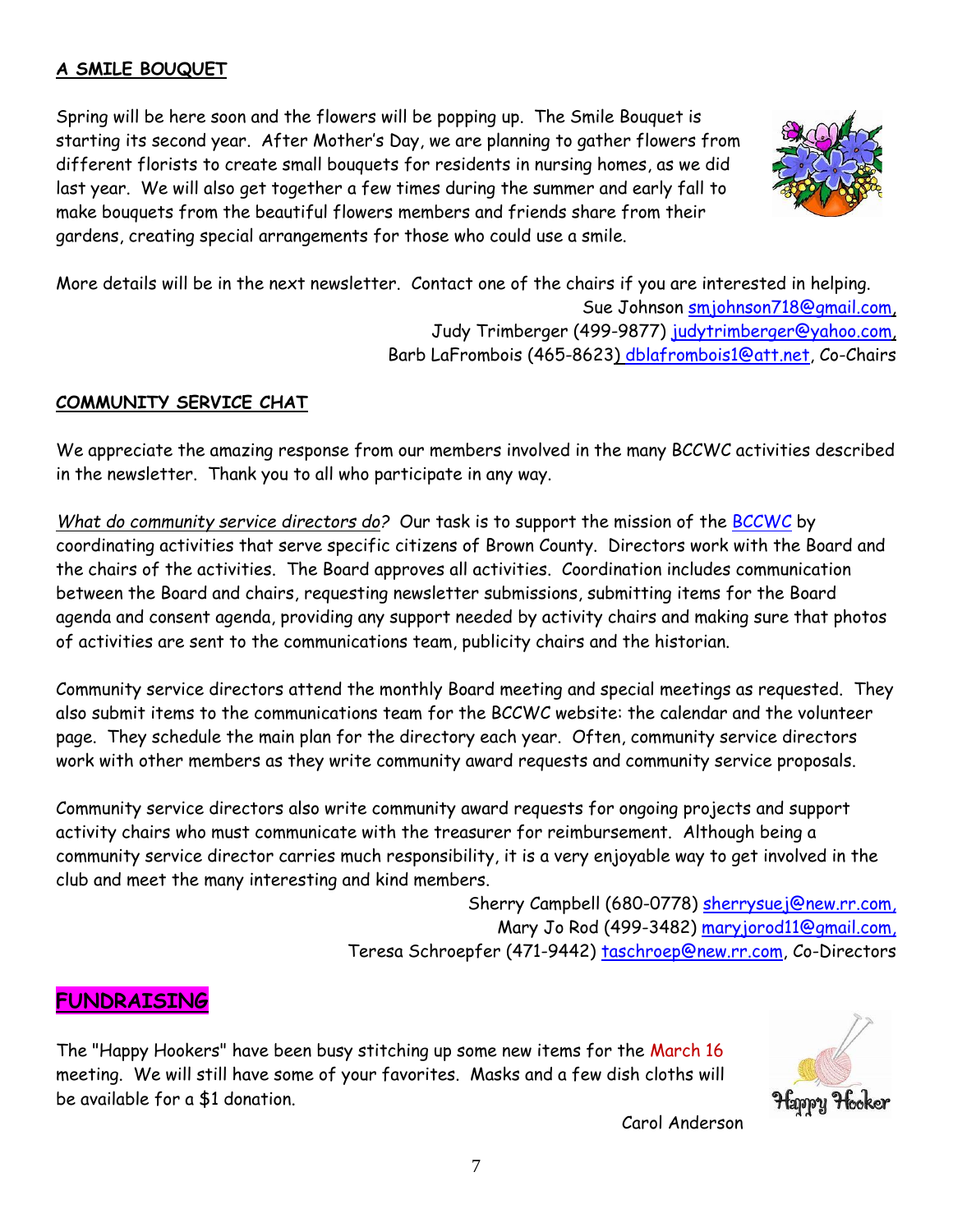

Please remember to use [www.smile.amazon.com](http://www.smile.amazon.com/) when you order from Amazon. Using that site won't add any additional cost to your purchase and it will generate funds for the BCCWC. Ordering online has become very convenient over the past several years and it's likely that many of our

members take advantage of having things delivered right to their doors. No one purchase will add a lot to BCCWC coffers, but the combination of all of us will make a significant difference. It's easy to use and a wonderful way to financially support the BCCWC.

> Sue Protzman (217-3014) [protz511@new.rr.com,](mailto:protz511@new.rr.com) Lynette Van Den Heuvel (264-2480) [nettiemayou@me.com,](mailto:nettiemayou@me.com) Bonnie Christensen (366-6773) [bjcingb05@gmail.com,](mailto:bjcingb05@gmail.com) Fundraising Co-Directors

## **SPRING CARD & GAME DAY FUNDRAISER** – Wednesday, APRIL 27



The time is now for you to reserve your spot for the Spring Card & Game Day Fundraiser at Thornberry Creek. If you've been there before, you know what a funpacked, beautiful event it is. If you've never attended before, you're in for a real treat. Registration starts at 10AM and lunch will be served promptly at 11AM. There is ample parking at Thornberry Creek and there will be a shuttle service (golf carts or cars, depending on the weather).

What counts as "Cards & Games"? Anything you want to play. You can play bridge, cribbage, hand and foot, Mah Jongg or whatever your little heart desires! The cost is \$40 with \$20 going to BCCWC fundraising.



Get your friends together and sign up. The registration form is on the website or click this link. <http://www.bccwc.org/app/download/769091603/2022+Spring+CdGm+Day+flyer.pdf>

In addition to playing cards or other games, you'll be able to buy raffle tickets for fabulous baskets, bid on silent auction items, try your luck at the 50/50 raffle and buy yummy treats at the Yum-Yum Shoppe. We hope you will be there. This is a fun event and a fabulous fundraiser for the BCCWC.

Sue Protzman (217-3014) [protz511@new.rr.com,](mailto:protz511@new.rr.com) Chair

## **YUM-YUM SHOPPE**



The Card & Game Day party is April 27. It will be here before we know it! It's time to start thinking about making items for the Yum-Yum Shoppe. Your participation helps to make this event a great success. There will be a signup sheet at the March 16 meeting. *Please consider showing off your baking talent for this great fundraiser!*

Jacquie Murphy, Chair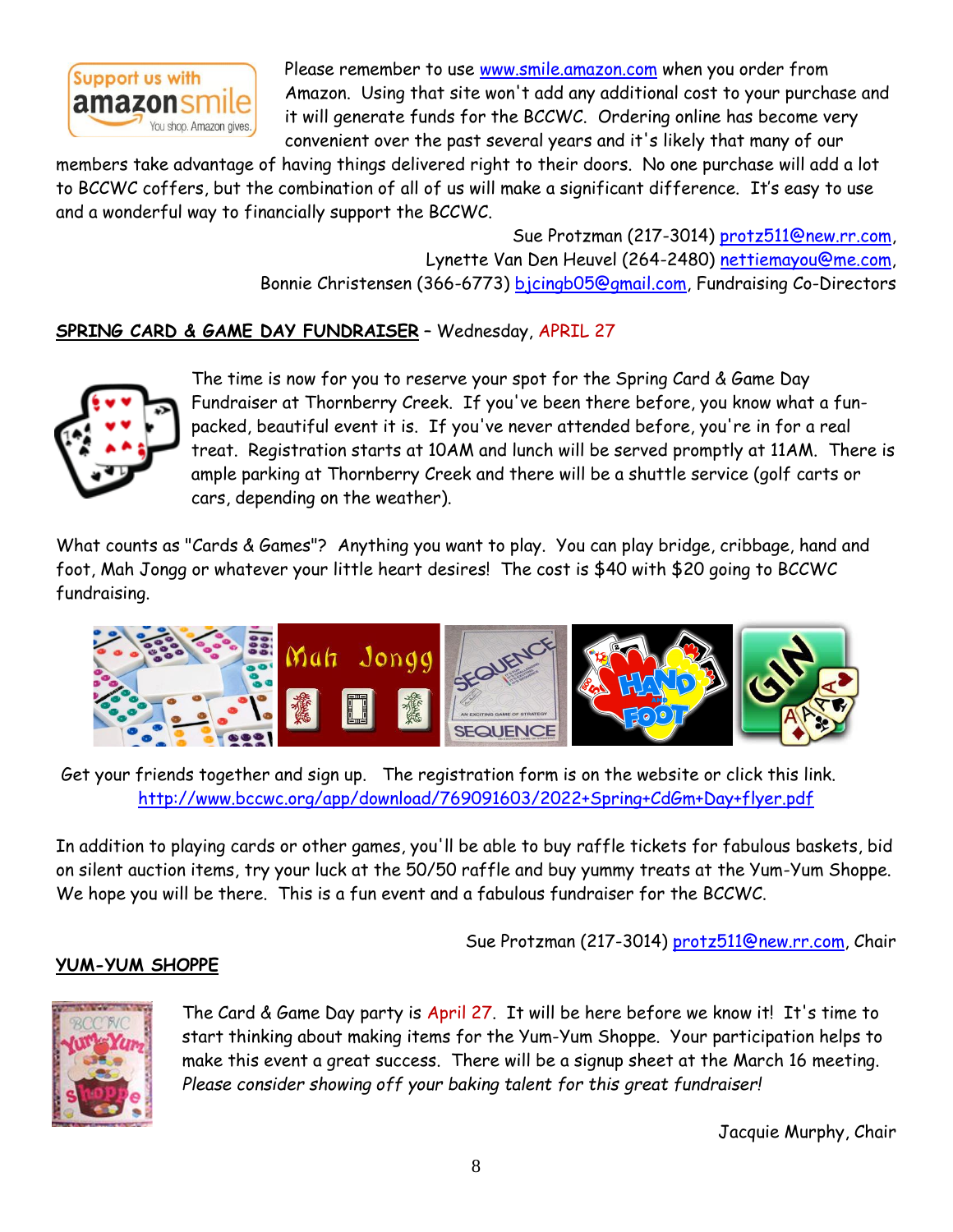## **BRIDGE MARATHONS**



We are happy to announce that the **BCCWC Annual Bridge Marathon Banquet to celebrate the 2021-22 bridge season is back on schedule** after being put on hold for the past two years! The **Green Bay Country Club has informed us that we will also be able to enjoy holding this event in their** *newly renovated and awesome banquet facility!*

The reservation form can be found via the following link: [http://www.bccwc.org/app/download/769125874/Bridge+Banquet+reserv+form%2CMay2022\\_pdf.pdf](http://www.bccwc.org/app/download/769125874/Bridge+Banquet+reserv+form%2CMay2022_pdf.pdf)

Sign up with or without a partner. Join us for another great luncheon on Wednesday, May 11, 2022; 24 hands of bridge; awarding of year-end prizes *and some wonderful prizes for the day!* Looking forward to another fabulous day of camaraderie and bridge fun!!

> Carol Simpson [simpsoncj4310@gmail.com,](mailto:simpsoncj4310@gmail.com) Anne Gollnick [agollnick41@gmail.com,](mailto:agollnick41@gmail.com) Gloria Jonet [gloriajonet@yahoo.com,](mailto:gloriajonet@yahoo.com) Co-Chairs

#### **DONATE A BUCK, GET A BOOK**



Want to get rid of the winter blahs??? Read, read, read... and then bring those books to the March 16 BCCWC meeting so we can read, read, read new and interesting material. Remember: *donate a Buck, get a Book*. Also, please remember to take back any of your books that are left at the end of the meeting.

Leah Dumke (499-2308) [leahdumke@gmail.com,](mailto:leahdumke@gmail.com) Chair

# **FELLOWSHIP**

*Thank you for the great response to our scheduled activities. There's still room in most of them.*

#### **Upcoming Events:**

**Fairy Wands:** *Create a bejeweled stake for a favorite potted plant or your garden*. They make great gifts! Pre-order 1 or more kits and we'll create them after enjoying lunch at the restaurant. It's very easy! Sorting the beads takes the most time.



- Wednesday, March 23, 11:30AM-1:30PM
- \$9 for a small stake kit (perfect for indoors) approximately 11-12 inches or
- \$12 for a 16-inch stake kit, which will look great either indoors or outdoors.
	- Bay Family Restaurant, Military Ave. and  $9^{\text{th}}$  St., Green Bay

• Contact Sue Sinclair or sign up at the meeting. Make checks payable to Susan Sinclair, 728 Derby Lane, GB 54301. The final kit order will be placed March 16.

• 16 have signed up, maximum 18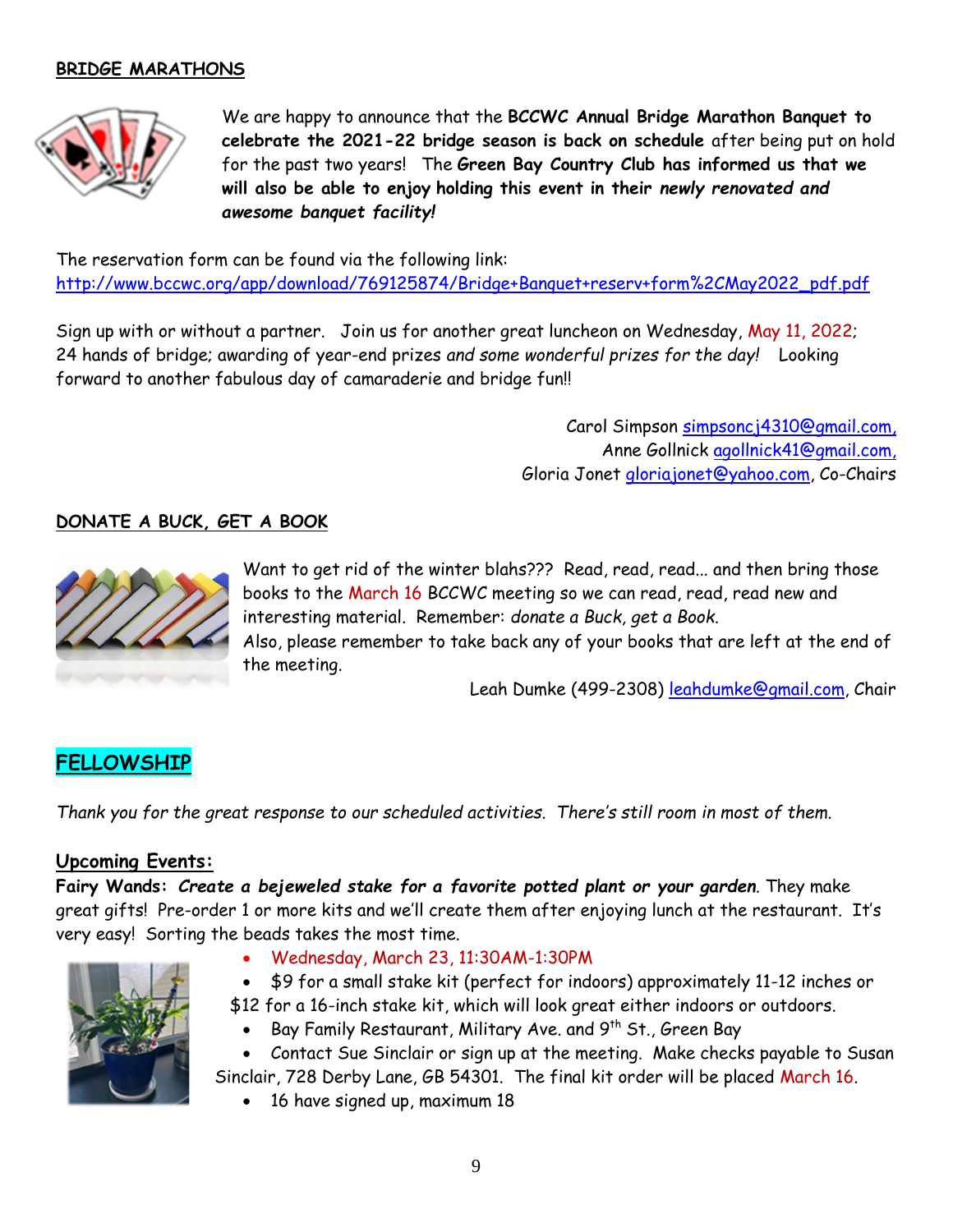## **Board & Brush Class**: *Create a personalized door mat to welcome family and friends to your door*



- Friday, April 8, 1-3PM
- \$40 (very reasonable for this size and personalization available)
- 235 N. Broadway, Green Bay (near corner of Broadway & Dousman)
- Beer and wine available for purchase. Can bring in snacks.

Use link to sign up and pay and see the many styles you can make. [https://boardandbrush.com/greenbay/events/bonnie](https://boardandbrush.com/greenbay/events/bonnie-lemense-diy-doormat-workshop-235-04-08-2022-1pm-3pm/)-lemense-diy-doormat[workshop](https://boardandbrush.com/greenbay/events/bonnie-lemense-diy-doormat-workshop-235-04-08-2022-1pm-3pm/)-235-04-08-2022-1pm-3pm/ Access code is 2222

- Minimum 8, maximum 18. There is room for 10 more.
- Contact Bonnie LeMense with questions

#### **Cooking Class: Cooking with Spices and Herbs - FULL!**

- April 18, 6-7:30PM
- \$20
- A Season to Taste at 2300 Lineville Rd, Suite 107, Suamico
- Contact Lynn Arnesen to be on the waiting list

## **"\$\$ and Margaritas on Mason Street"**

We will visit Fast N Easy Pawn on E. Mason St., Green Bay to see their wares and learn about the process of selling to a pawn shop. We then travel to American Antiques and Jewelry on W. Mason St. for Ladies Night to see what they have to offer and learn about their business. There will be drawings and appetizers there. After all this fun, we will go to Los Banditos for a margarita and dinner.

- Tuesday, May 10. Meet at 2PM at Fast N Easy Pawn, 1742 E. Mason St., Green Bay
- Bring something to be appraised or to sell (nothing too large). Compare appraisals after visiting both places.
- 14 members have signed up. *You can register at the meetings or contact Sue Sinclair*.

#### NEW!! Retail Therapy! **A Shopping Trip to Mayfair, IKEA and Trader Joe's** - Friday, May 13

- \$52 for 25 participants, \$43 for 30 participants, \$37 for 35 participants
- Minimum of 25 needed
- 2 Pickups: Ashwaubenon @ 7:30AM, Bellevue @ 7:45AM, return approximately 6:30PM
- Lynn Arnesen is the contact. Registration form will first be available at the March meeting.

#### **Standing Activities:**

- **Book Club**, led by Meg Deem, meets monthly.
- **Wednesday Mah Jongg**, held at the Ashwaubenon Community Center on Anderson Drive. Several members play each week. The site is easily accessible with plenty of parking. Games are played between 1-3:30PM in the lobby area of the building. Betty Jensen is the contact. If you are interested in playing, **text Betty at 920-770-6642** to be included in the group reminder text.
- If anyone is interested in a Mah Jongg refresher or lessons, email Sue Sinclair.
- If interested in playing other games, just show up at the Ashwaubenon Community Center with a partner. BYOG/C (bring your own game/cards)

Sue Sinclair (432-3428) [upnative1979@yahoo.com,](mailto:upnative1979@yahoo.com) Bonnie Lemense (770-5037) [bonnleme@att.net,](mailto:bonnleme@att.net) Lynn Arnesen (201-739-3941) [lynn.arnesen@aol.com,](mailto:lynn.arnesen@aol.com) Fellowship Co-Directors